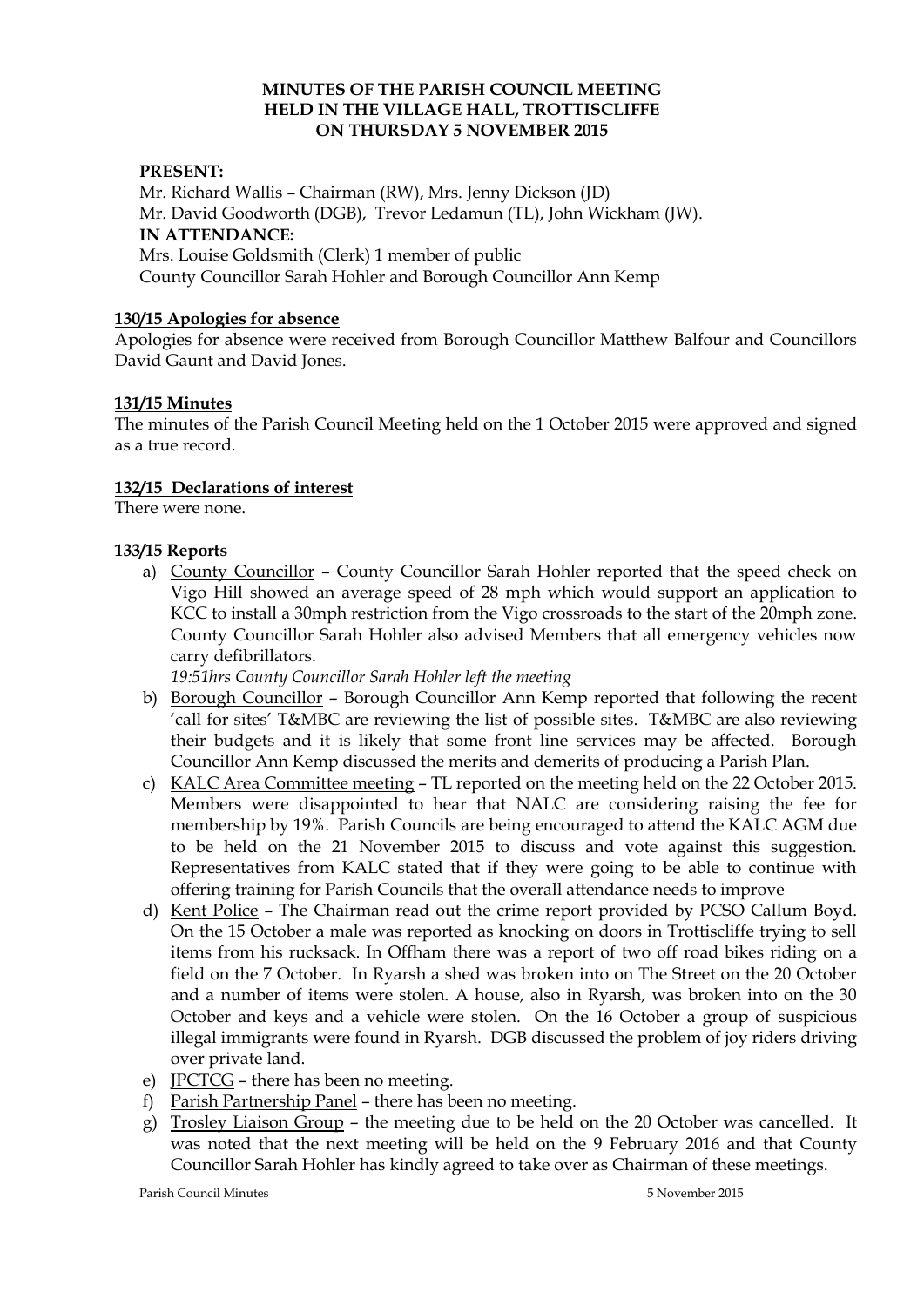h) Village Hall Committee - DJ had attended the last meeting and had advised the Clerk that the committee have added the defibrillator to the village hall insurance schedule.

# **134/15 Matters arising**

- a) Defibrillator Members were in agreement that it would be useful to hold an awareness session for parishioners and visitors to the village to come along to and find out more about how a defibrillator can save lives. TL kindly offered to organise this event.
- b) Parish Plan A small working group had met to begin the process of preparing a Parish Plan. It was felt that as a starting point a consultation event over one evening and a Saturday morning would be beneficial, giving parishioners and users of the village an opportunity to come along and give their views on various aspects of village life. It was agreed that the consultation need to be carefully managed and that the suggested dates in February might be a bit premature. It was agreed that the events should be held later on next year. The validity and need for a Parish Plan was discussed again. It was generally agreed that it would be useful to start the process of preparing a Parish Plan.
- c) Emergency Plan Members agreed that any consultation to do with the preparation of the emergency plan could be combined with the Parish Plan.
- d) Information Booklet for new residents Members are waiting to see a booklet of local information being prepared by the PCC before considering any further action.
- e) Request to re-site the dog waste bin in Pinefields Lane

*20:35hrs the meeting was suspended to allow a member of public to raise his concerns about the siting of the current dog waste bin and to express his disappointment that it seems that the local residents views were not taken into account.*

*20:52hrs the meeting was re-opened.*

Members **resolved** that the Clerk should set up a meeting with the officers from T&MBC and Members of the Parish Council and also a representative for the local residents to discuss the siting of the dog waste bin in Pinefields Lane.

- f) Christmas Tree on village green RW reported that the Christmas Tree has been ordered and will be sited in the usual place on the village green with power supplied by The George. The Clerk will complete a risk assessment.
- g) Dates of Parish Council Meetings for 2016 the dates of the meetings for 2016 were agreed and will be published on the noticeboards and on the website.

## **135/15 Finance & Policies**

Statement of payments to be made and income received **Balances as 25 October 2015:**

| es as 25 October 2015:              |            |
|-------------------------------------|------------|
| <b>TPC Nationwide Account</b>       | £20,709.04 |
| <b>TCC Nationwide Account</b>       | £17,652.90 |
| National Savings Account: £1,662.17 |            |

## **Receipts**

T&MBC 2nd half of Precept - £5,750.00 T&MBC 2nd half of Council Tax Support Grant - £160.00

## **Cheques for signature PCC Account:**

| <b>Supplier</b>   | Description                 | <b>Cheque</b> | Amount  |
|-------------------|-----------------------------|---------------|---------|
|                   |                             | Number        |         |
| Mrs L S Goldsmith | (Salary-October)            | 100981        | £157.48 |
| <b>HMRC</b>       | (Clerk's Tax)               | 100982        | £104.80 |
| Mrs L S Goldsmith | (Expenses)                  | 100983        | £68.29  |
| Richard Abel      | (Grass cutting - September) | 100984        | £372.00 |
| Total             |                             |               | £702.57 |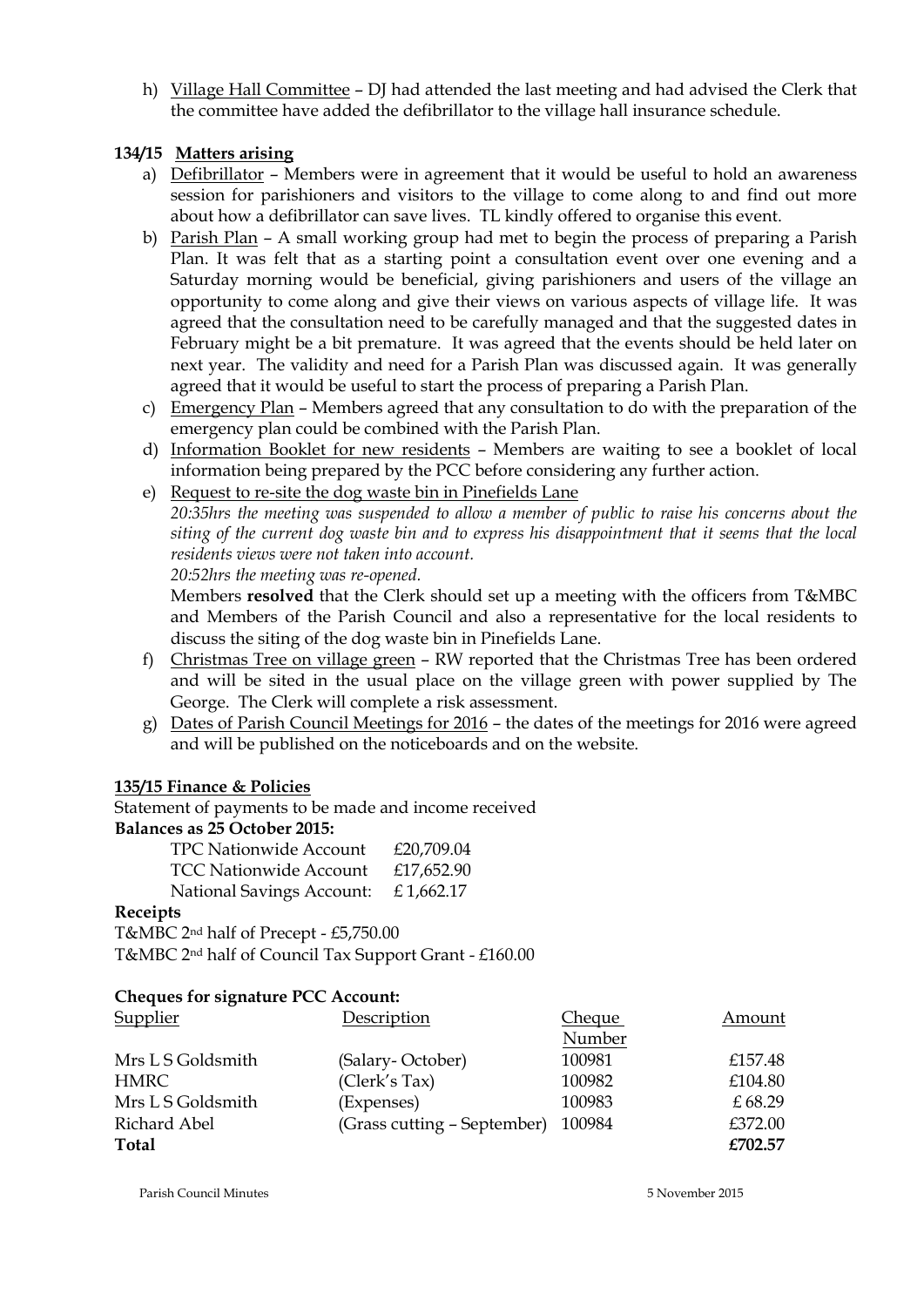# **Cheques for signature TCC Account:**

| Supplier          | Description                        | <b>Cheque</b> | Amount  |
|-------------------|------------------------------------|---------------|---------|
|                   |                                    | Number        |         |
| <b>EDF</b> Energy | (Electricity village hall Aug-Oct) | 100078        | £152.52 |

The Chairman proposed that the cheques listed above and overleaf be signed. Agreed.

a) Allocation increase – Members noted that the allocation to Trottiscliffe Parish Council under the scheme of financial arrangements for 2016/17 is to be increased by 0.4% to £2,817.00.

b) Banking Arrangements –The Clerk and RW had met with the Manager of the Nationwide branch in West Malling. It seems Nationwide are not able to provide a satisfactory service. The Clerk had investigated alternative banks and building societies and it was **resolved** to open a Nat West Community Current Account for the Parish Council and the Tennis Club reserves. The Clerk completed and returned the paperwork to Nat West. TL, JD, DJ and RW will be signatories on both accounts. Once approved a cheque book and paying in book will be provided for each account. Online banking will also be possible when required. The Parish Council account will have a linked savings account which pays a slightly higher interest rate.

# c) Transparency Code/Website

Members noted that the Clerk will continue to place draft minutes of each meeting on the website. d) Adoption of the claiming of expenses, grievance and disciplinary, media and complaints procedure and the revised allotment contract – **resolved** to adopt these policies.

e) Asset Register – The Clerk had circulated a revised draft asset register. Members were asked to send any comments to the Clerk.

f) Other policies to be prepared

Members noted that DJ has offered to prepare and circulate for comment Health & Safety, Data Protection and Records Management policies.

**136/15 Members of public:** There were no further comments.

## **137/15 Planning**

a) Applications: There were none to consider.

b) Decisions from T&MBC

1] TM/15/02746 – Robin Hill, Pilgrims Way, Trottiscliffe, ME19 5EW Erection of replacement oak framed pool house. *Approved* 2] TM/15/02749/FL The Warrens, Pilgrims Way, Trottiscliffe, ME19 5EW Reconstruction, enlargement and improvement of an existing outbuilding used to

accommodate tropical birds. *Approved*

## c) Other planning matters

1] KCC/TM/0378/2014 – Wrotham Quarry – Members noted that Ian Fern, the new owner of the quarry, would be willing to come to a Parish Council meeting to introduce himself and to discuss ways in which he feels he could contribute something back to the parishes. The Clerk was asked to see if he would like to come to a Parish Council meeting.

2] Whitaker Cottage – unauthorised use as separate dwelling. There was no further update. Enforcement were considering issuing a Planning Contravention Notice.

3] Darren's Meadow Green Lane - unauthorised works. Planning Enforcement have not confirmed whether that have had a site meeting with the owner about the new shed/stable building. The Clerk has received a number of complaints about activities taking place at this site.

Parish Council Minutes 5 November 2015 4] TM/14/02568/OA – Copper Beech, Pinesfield Lane, Trottiscliffe. – Members noted that an appeal has been lodged against a refusal for an outline application of a detached dwelling house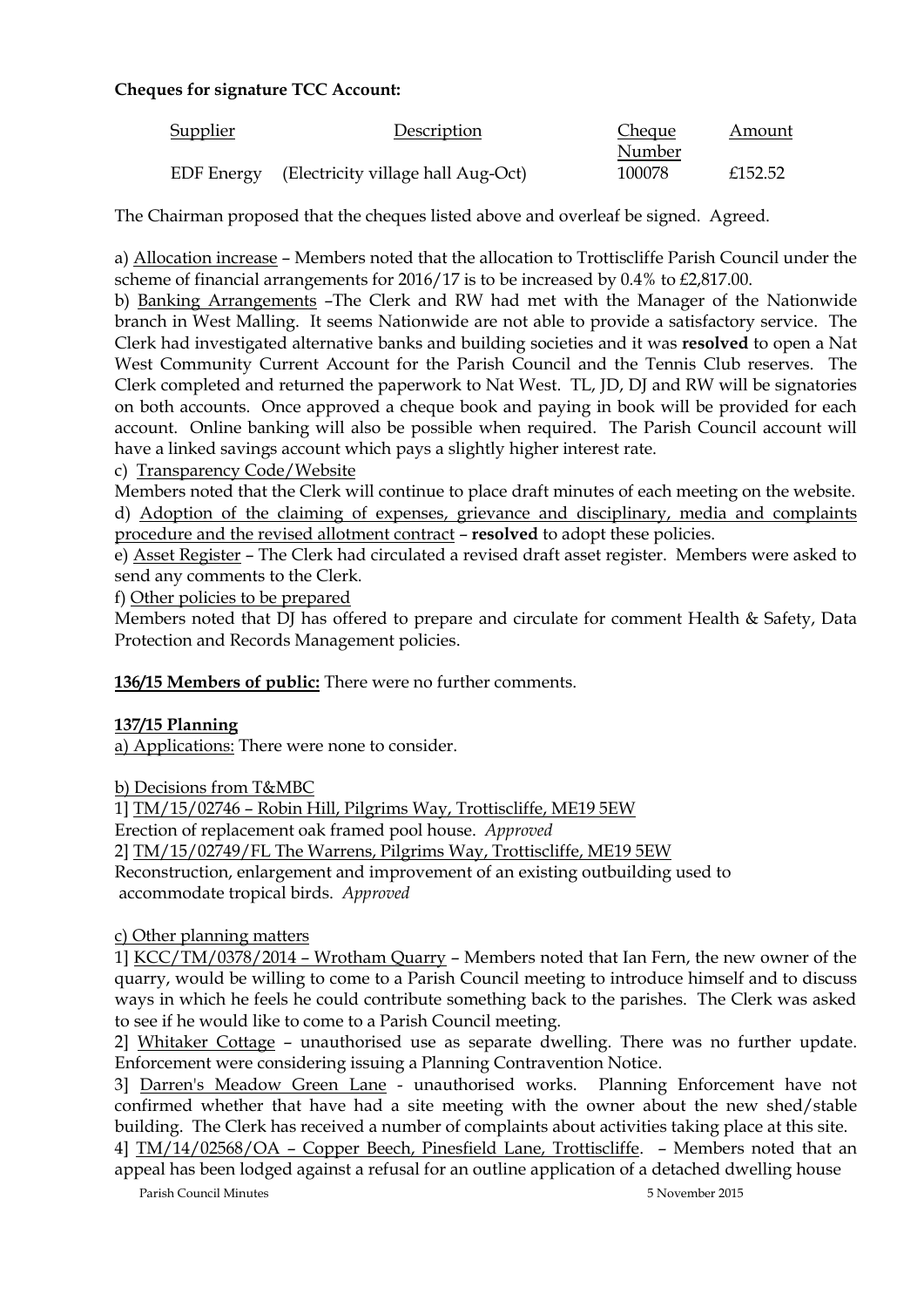# **138/15 Highways, Footways and Footpaths**

1] Traffic mounting the pavement on Taylor's Lane - The Clerk has written to the Safety Critical Team at KCC about the problem

2] Traffic Survey, Taylors Lane/Vigo Hill – Members were delighted to hear that the results of the traffic survey would support an application to KCC to put a 30mph restriction from the Vigo crossroads to the start of the 20mph zone. The Clerk will now contact KCC to take this proposal forward.

3] Temporary Diversion of footpaths MR164 and MR165 – Members noted, without comment, an application for a temporary diversion of these footpaths in Trottiscliffe on the border with Addington. The application has been submitted by the Ferns Group, to whom planning permission has been granted for an extension of Wrotham Quarry. The proposed temporary diversions are required for the purpose of enabling materials to be worked by surface working and are required for a period of 20 years.

4] Parish & Town Seminar – TL reported to Members on the seminar which was held by KCC for Parish Councils. The Caretaker Scheme which has been piloted by a cluster of villages was discussed. Members were in agreement that this scheme would not be viable for Trottiscliffe. KCC's plans for street lighting and the current consultation was also discussed. The Chairman thanked TL for attending the seminar on behalf of the Parish Council.

5] Reported Faults

i) 171775 – Addington Lane, just outside the village gateway, utilities back-fill is subsiding – works have been completed.

ii) 171776 – School Lane, deep pothole by the start of the cottages – works have been completed.

iii) 171781 – Taylors Lane/School Lane, deep pothole in front of Forge Cottage – works have been completed.

iv) The Clerk has reported that the damaged sign on the corner of Pilgrims Way and Taylors Lane is now missing.

## **139/15 Open Spaces, Recreation Ground and Allotments**

1] RoSPA inspection of the playground

JW will prepare a programme of remedial works for consideration at the next meeting. It was noted that the Clerk had made arrangements for a damaged fence panel around the play area to be made safe and ultimately repaired.

2] Grass Mowing contract 2016

Although pleased with the quality of the work of the current contractor, Members agreed, in line with the adopted Financial Regulations, that the Clerk should try and obtain 3 quotes for the grass mowing contract for 2016. JW agreed to send the current specification to the Clerk.

## **140/15 Correspondence**

a) For Information

1] Area 2 Planning Committee – 11 November 2015

2] Joint Transportation Board – 30 November 2015

3] Parish Partnership Panel – 19 November 2015

4] Joint Standards Committee – 18 January 2016

5] KALC Area Committee Meeting – 14 January 2016

b) On Circulation

The following correspondence had been circulated:-

Tonbridge & Malling Crime Prevention Panel – agenda for meeting on 16 November 2015.

The Parish News – October 2015

Minutes and papers from KALC Area Committee Meeting held on the 22 October 2015 Clerk & Councils Direct – November 2015

Parish Council Minutes 5 November 2015